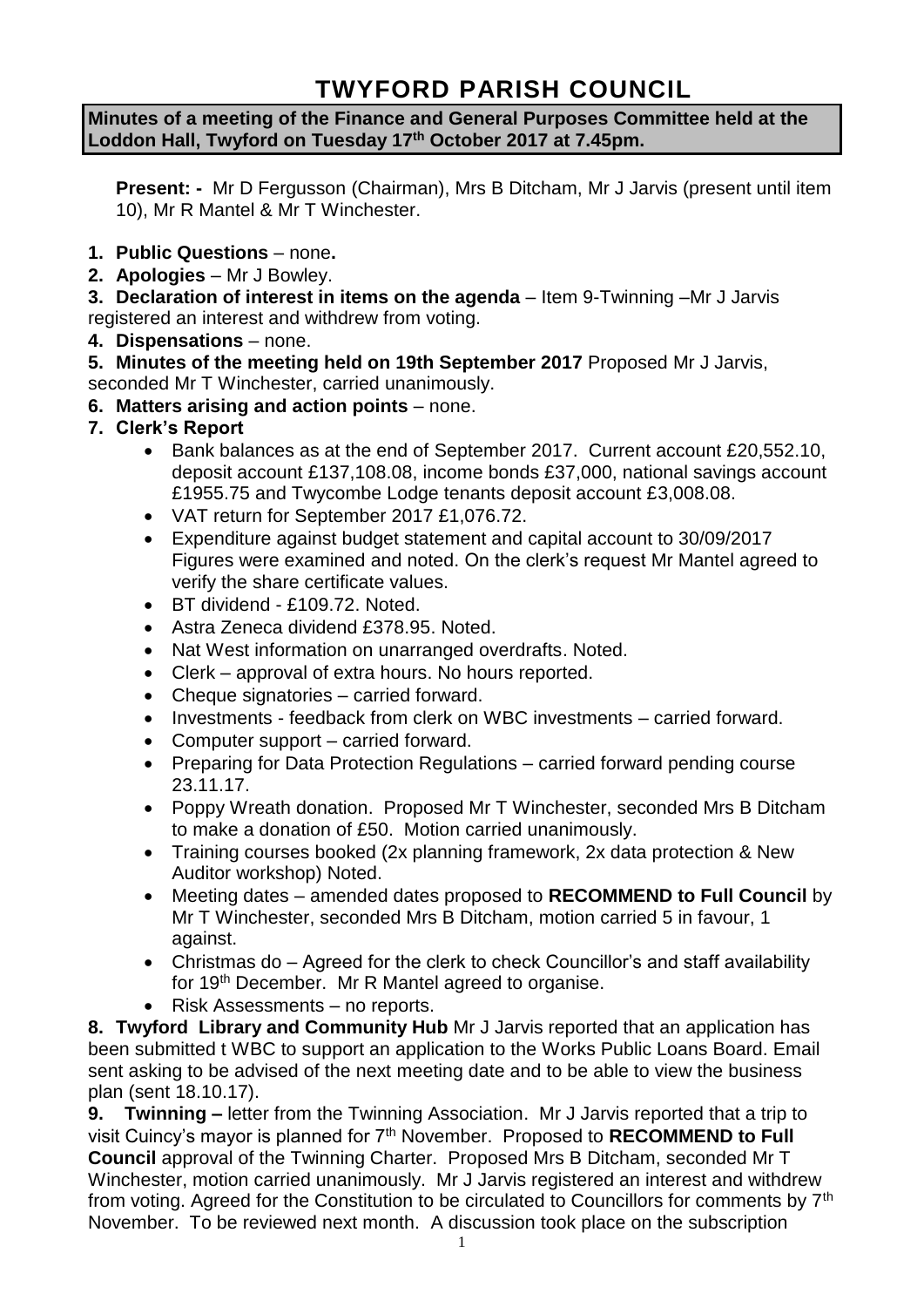levels and fees and it was suggested that the Council should be the founding member. A request for finance (grant or loan) will be considered on receipt of a completed grant request form.

**10. To review / update standing orders** – carried forward.

**11. Social media** – hours required for forms – website updating – carried forward.

# **12. Review of Policies (listed in date order)**

Electronic Mail Policy and Procedure adopted 14.07.12 – Circulated for review. Clerk to circulate alternative policies.

**13. Meet Your Councillor sessions –** to review location of meetings and consider purchasing a new 'A Frame'. Carried forward pending response from Emma's Kitchen.

**14. Fete charity donation £319.50 –** Proposed Mrs B Ditcham, seconded Mr T Winchester to **RECOMMEND to Full Council** to contribute 50% to Age Concern Twyford and 50% to the Twyford Youth and Community Centre. Motion carried unanimously.

### **15. Grant requests**

15.1 Twyford Youth and Community Centre – the committee requested information on the balance of the Youth Centre account and as to the membership numbers.

15.2 Citizens Advice Reading - Proposed Mr T Winchester, seconded Mrs B Ditcham to **RECOMMEND to Full Council** a grant of £200 to Citizens Advice Reading. Motion carried nem con.

15.3 ARC Youth Counselling - Proposed Mr R Mantel, seconded Mr T Winchester to **RECOMMEND to Full Council** a grant of £250 to ARC Youth Counselling. Motion carried unanimously.

15.4 Keep Mobile - Proposed Mr R Mantel, seconded Mrs B Ditcham to **RECOMMEND to Full Council** no grant to Keep Mobile. Motion carried unanimously.

### **16. Correspondence circulated by email:**

16.1 Involve - spaces available Managing people. Noted.

16.2 CCB AGM 19.10.17. Noted.

16.3 Wokingham Sports Awards 2017- Nominations now open! Nomination put forward although the closing date has passed. Proposed Mrs B Ditcham, seconded Mr T Winchester to nominate local runner Anna Boniface who this year won the ladies club championship at the London Marathon. Motion carried unanimously. Clerk to contact the Sports Awards organisers.

16.4 An invitation to Twyford Parish Councillors – WDVTA association. Noted.

- 16.5 CIL & Infrastructure information sharing between WBC & Parishes. Noted.
- 16.6 Countryside Alliance Nominate now in the 'Rural Oscars' 2017. Noted.
- 16.7 Twyford Twinning Meeting agenda 09.10.17. Noted.
- 16.8 Twyford Twinning Meeting minutes 11.09.17. Noted.

16.9 Wokingham Sports Council awards – 24.11.17. Noted.

## **17. Items to be considered from other Committees**

17.1 Planning and Amenities 03.10.17

Information from BALC on fighting fund – carried forward

17.2 Parish Lands 10.10.17

**RECOMMEND to Full Council** to purchase the Heras fencing at a cost of £1023. Agreed sufficient funds.

To discuss structure of Fete Committee or sub committee & terms of

reference/membership. The committee agreed that the Fete should continue as a sub committee for the 2018 event. Standing Orders need to be reviewed in order to clarify membership of non-councillors in committees. A stand alone Fete committee should be considered for the 2019 event.

#### **18. Staffing Matters under Part 2 - SW review, CR form & Clerk's remuneration Part 2 Confidential Information**

Item 18. Staffing matters